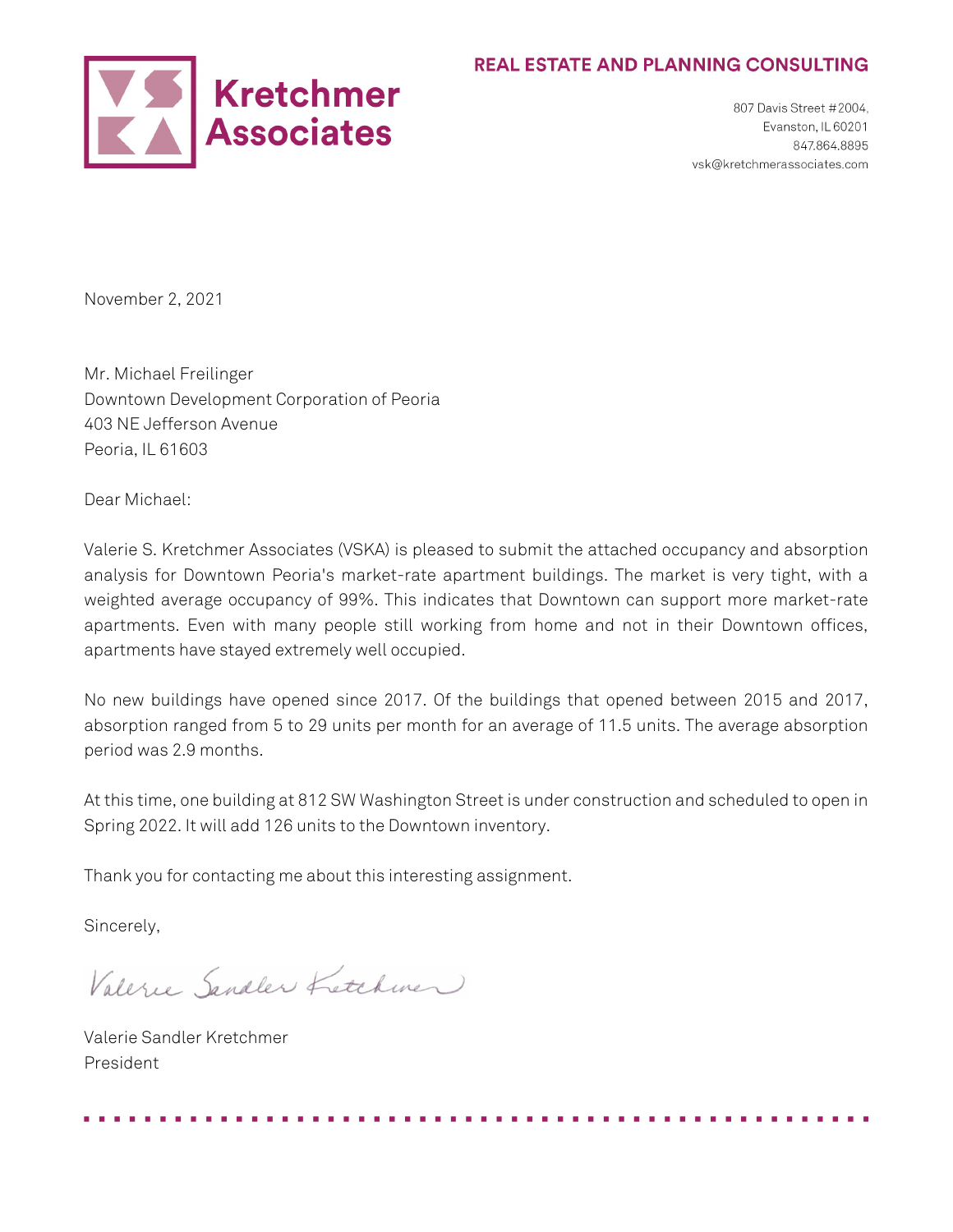

## **DOWNTOWN PEORIA MARKET-RATE APARTMENT OCCUPANCY AND ABSORPTION October 2021**

| <b>Building Name and Address</b><br>(All Peoria)     | Year<br><b>Opened</b> | # of Units          | <b>Current</b><br><b>Occupancy</b> | <b>Absorption</b><br>(Months) | Units/<br><b>Month</b> |
|------------------------------------------------------|-----------------------|---------------------|------------------------------------|-------------------------------|------------------------|
| <b>Persimmon Lofts</b><br>1028 SW Adams Street       | 2017                  | 44                  | 100%                               | 3                             | 15                     |
| <b>Marquette Building</b><br>701 Main Street         | 2017                  | 28                  | 96%                                | 6                             | 5                      |
| <b>Murray Place</b><br>100 Walnut Street             | 2016                  | 29                  | 100%                               | 1                             | 29                     |
| <b>Winkler Lofts</b><br>733 SW Washington Street     | 2016                  | 28                  | 93%                                | 4                             | $\overline{7}$         |
| Cooperage 214<br>214 Pecan Street                    | 2016                  | 18                  | 100%                               | $\overline{2}$                | 9                      |
| <b>Kickapoo Building</b><br>730 Main Street          | 2015                  | 6                   | 100%                               | 1                             | 6                      |
| <b>Civic Center Plaza</b><br>331 Fulton Street       | <b>NA</b><br>2016     | 154<br>30 renovated | 100%                               | 3                             | 10                     |
| The Lofts at Waterfront Place<br>311 SW Water Street | 2005                  | 23                  | 100%                               | <b>NA</b>                     | <b>NA</b>              |
| Le Vieux Carre<br>114 State Street                   | 1999                  | 18                  | 100%                               | <b>NA</b>                     | <b>NA</b>              |
| <b>Total/Average</b>                                 |                       | 348                 | 99%                                | 2.9                           | 11.5                   |

NA Not Available Source: Kretchmer Associates

. . . . .

. . . . .

ж. . . . . . . . . . . . . . .

. . . . . . . . .